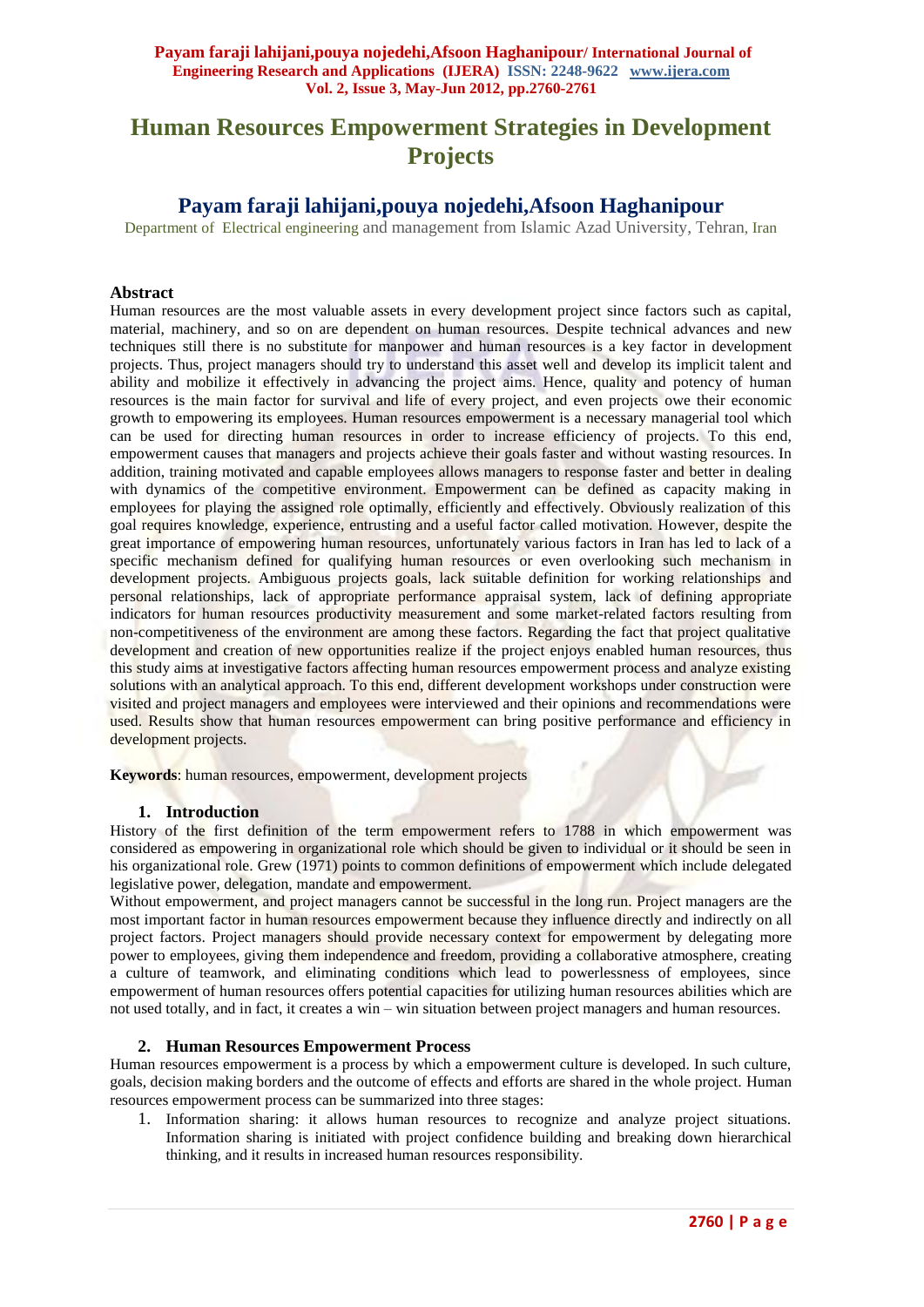### **Payam faraji lahijani,pouya nojedehi,Afsoon Haghanipour/ International Journal of Engineering Research and Applications (IJERA) ISSN: 2248-9622 www.ijera.com Vol. 2, Issue 3, May-Jun 2012, pp.2760-2761**

- 2. Autonomy and working independence all across the project boundaries: project boundaries are specified through the goal, values, regulations, target, roles, and project system and structure.
- 3. Replacing hierarchies with self-managed teams: when a group of human resources is selected with specific responsibilities for working process within project, they plan, execute and manage everything and responsibilities are divided equally. Advantages of self-managed teams include: providing occupational satisfaction, work commitment, better communication between human resources and project managers, more effective decision-making processes, work improvement and development, reduced project costs and project productivity.

# **3. Practical Practices for Human Resources Empowerment**

- 1) Showing project management commitment through:
	- Strategic thinking regarding areas in which creativity leads to developed activities
	- Reorganization and integrating operations and increased coordination of activities
	- Creating an atmosphere of trust and honest communication
	- Targeted investments and providing incentives to facilitate change
	- Participation in project activities for testing project achievements
	- Using a performance feedback system with 360 degree rotation
	- Motivating and rewarding human resources involved in the project
- 2) Paying attention to human resources through:
	- Building trust in a collaborative environment
	- Participating human resources in decision making before a final decision
- 3) Human resources training to enhance knowledge, skills and abilities through:
	- Providing formal training for human resources
	- Training new methods of performing in team and team building
	- Paying attention to investment in education at any point of time
- 4) Using qualitative teams through:
	- Creating a team of human resources to take responsibility of activities at multiple levels
	- Assignment of responsibilities to the team and its members
- 5) Human resources involvement in planning and performance information sharing through:
	- Developing a mechanism to participating human resources in the planning process
	- Providing performance information throughout the project through various ways such as charts, graphs and so on
	- Providing performance information through meetings
	- Surveying human resources about change directions in project
- 6) Empowerment through:
	- Removing part of the regulatory categories
	- Providing enough time for project managers to focus on problems and issues and project policies
	- Creating a new position of appropriate and worthy authority and discretion project human **Resources**

# **4. Conclusion**

Regarding this study, empowerment can be considered as a result and outcome of three main flows in the project: a. project managers' tendency to the level of human resources participation (participatory management), b. Transfer of authority to subordinates (power delegation), c. the reward paid to human resources for success in performing tasks (performance-based rewarding). In empowerment, therefore, the primary goal is human resources which following factors affect its empowerment in development projects:

- 1. Managerial strategies (delegation, group formation, independence, participatory management and information provision)
- 2. Project factors (access to resources, organizational structure, developing project goals and reward system)
- 3. Sources of self-efficacy (modeling, motivating and support).

### **5. References**

1- Fox, J. (1998). Employee empowerment an apprenticeship model. (http://members.tripod.com/jfox/thesis.htm).

2- Lee, J. (2001). The empowerment approach to social work practice: Building the beloved community (2 ended), New York, Columbia University Press.

3- Chadiha Letha, A. (2004). Empowering African American women informal caregivers: A literature synthesis and practice strategies social work, New York, Columbia University Press.